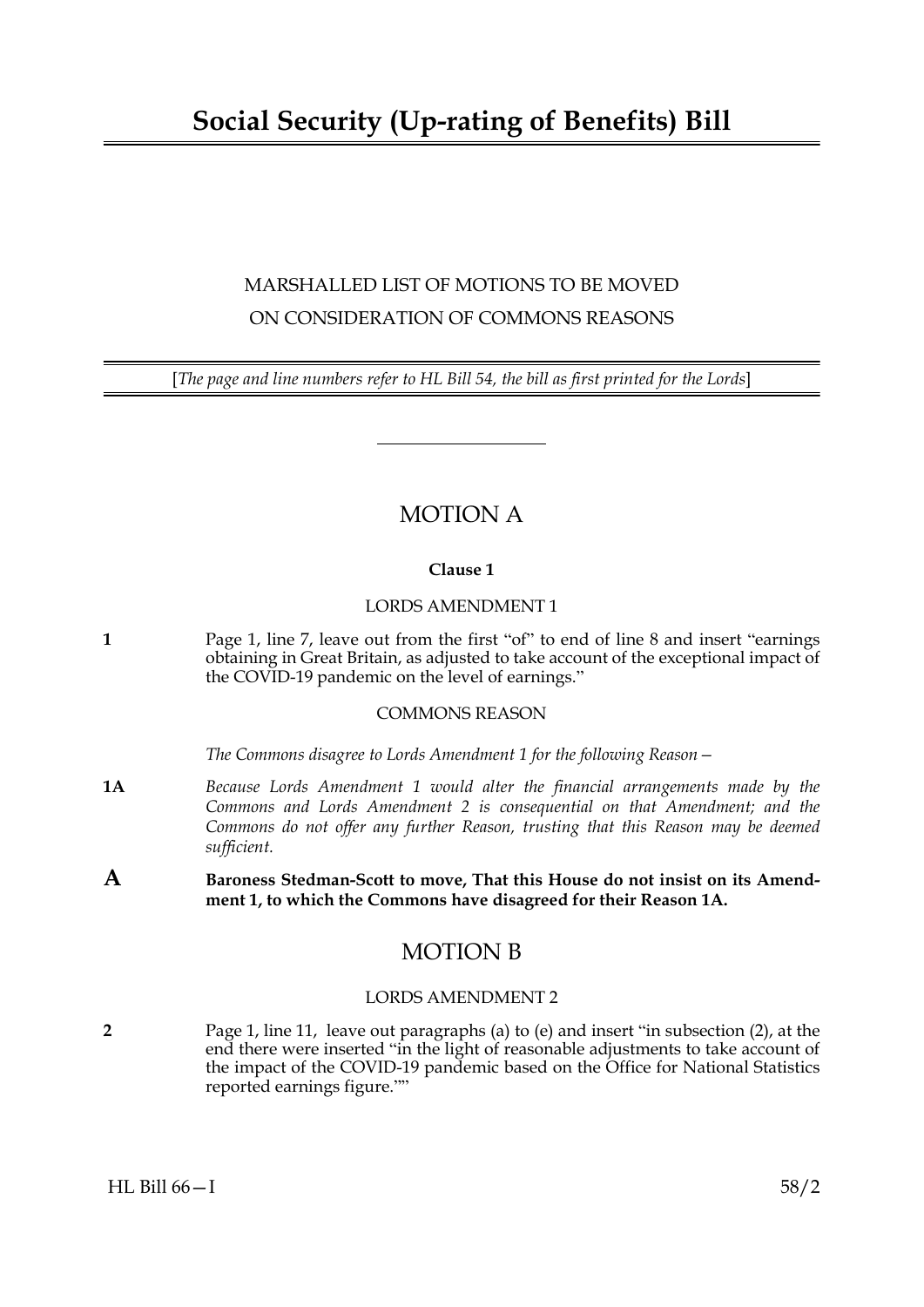#### COMMONS REASON

*The Commons disagree to Lords Amendment 2 for the following Reason—*

- **2A** *Because Lords Amendment 1 would alter the financial arrangements made by the Commons and Lords Amendment 2 is consequential on that Amendment; and the Commons do not offer any further Reason, trusting that this Reason may be deemed sufficient.*
- **B Baroness Stedman-Scott to move, That this House do not insist on its Amendment 2, to which the Commons have disagreed for their Reason 2A.**